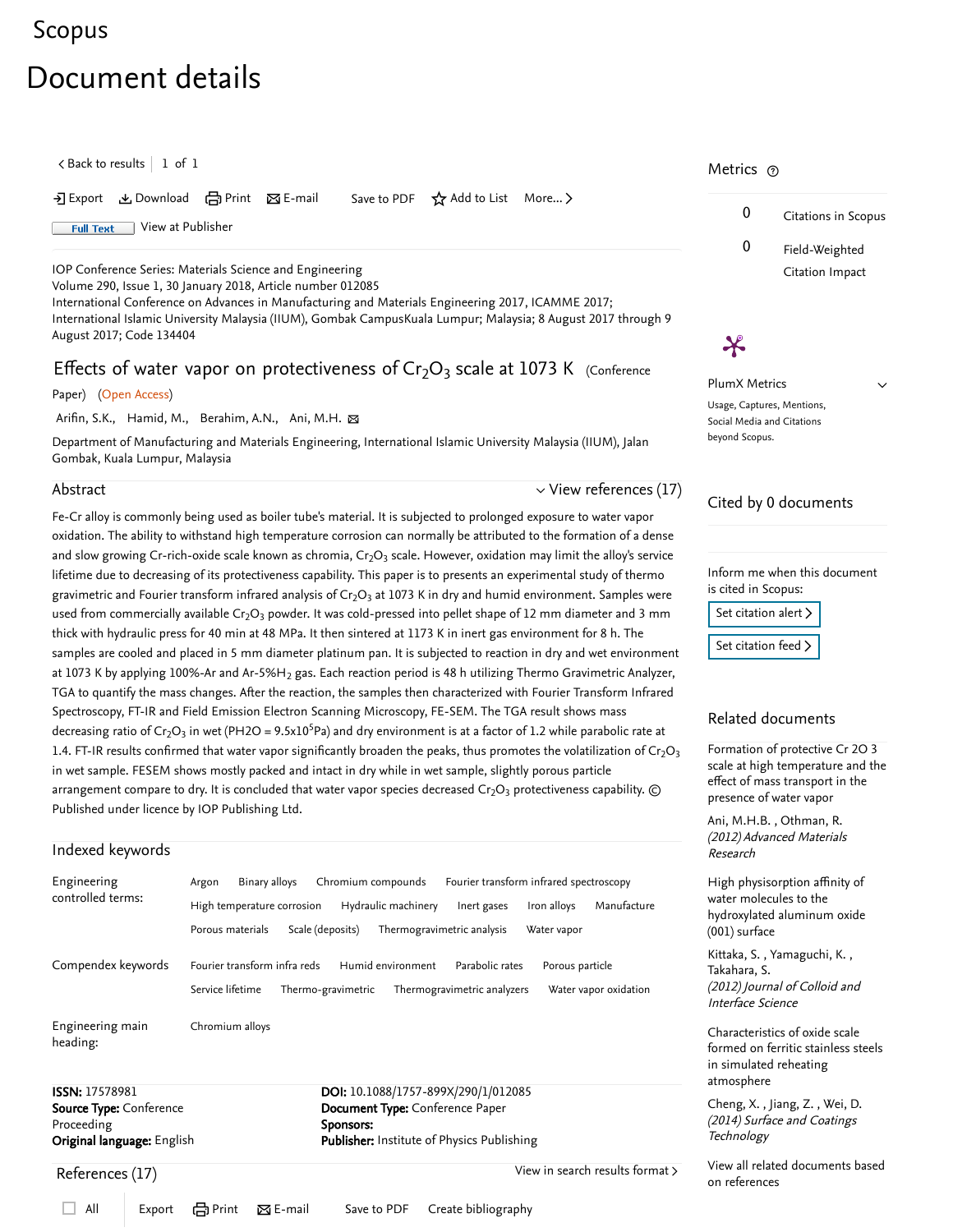Costa, D., Sharkas, K., Islam, M.M., Marcus, P. 1 (2009) *Surface Science*, 603 (16), pp. 2484-2493. [Cited 37 times](https://www.scopus.com/search/submit/citedby.uri?eid=2-s2.0-85042316666&refeid=2-s2.0-68149119247&src=s&origin=reflist&refstat=core). doi: 10.1016/j.susc.2009.05.037 Kaderi, A., Meskon, S.R., Ani, M.H., Othman, R. (2012) Advanced Materials Research, 576, pp. 619-622. ISBN: 978-303785498-3 doi: 10.4028/www.scientific.net/AMR.576.619 Kittaka, S., Sugiyama, H., Sumi, H., Takahara, S. (2005) *Adsorption*, 11 (1 SUPPL.), pp. 103-107. [Cited 3 times](https://www.scopus.com/search/submit/citedby.uri?eid=2-s2.0-85042316666&refeid=2-s2.0-25144493317&src=s&origin=reflist&refstat=core). doi: 10.1007/s10450-005-5906-7 Kuroda, Y., Kittaka, S., Takahara, S., Yamaguchi, T., Bellissent-Funel, M.-C. (1999) *Journal of Physical Chemistry B*, 103 (50), pp. 11064-11073. [Cited 28 times](https://www.scopus.com/search/submit/citedby.uri?eid=2-s2.0-85042316666&refeid=2-s2.0-0001912741&src=s&origin=reflist&refstat=core). Morishige, K., Kittaka, S., Morimoto, T. 5 (1981) *Surface Science*, 109 (2), pp. 291-300. [Cited 29 times](https://www.scopus.com/search/submit/citedby.uri?eid=2-s2.0-85042316666&refeid=2-s2.0-0011178681&src=s&origin=reflist&refstat=core). doi: 10.1016/0039-6028(81)90487-8 Barin, I., Platzki, G. (1995) *Thermochemical Data of Pure Substances*. [Cited 7282 times](https://www.scopus.com/search/submit/citedby.uri?eid=2-s2.0-85042316666&refeid=2-s2.0-0003477976&src=s&origin=reflist&refstat=dummy). (Weinheim: VCH) GRAHAM, H.C., DAVIS, H.H. (1971) *Journal of the American Ceramic Society*, 54 (2), pp. 89-93. [Cited 173 times](https://www.scopus.com/search/submit/citedby.uri?eid=2-s2.0-85042316666&refeid=2-s2.0-0015019005&src=s&origin=reflist&refstat=core).<br>doi: 10.1111/j.1151-2916.1971.tb12225.x<br>[View at Publisher](https://www.scopus.com/redirect/linking.uri?targetURL=https%3a%2f%2fdoi.org%2f10.1111%2fj.1151-2916.1971.tb12225.x&locationID=3&categoryID=4&eid=2-s2.0-0015019005&issn=15512916&linkType=ViewAtPublisher&year=1971&origin=reflist&dig=6a4cf434534aff9ac8b2864fe4d7c7fd&recordRank=) doi: 10.1111/j.1151-2916.1971.tb12225.x Ani, M.H.B., Kodama, T., Ueda, M., Kawamura, K., Maruyama, T. 8 (2009) *Materials Transactions*, 50 (11), pp. 2656-2663. [Cited 23 times](https://www.scopus.com/search/submit/citedby.uri?eid=2-s2.0-85042316666&refeid=2-s2.0-73349099678&src=s&origin=reflist&refstat=core). doi: 10.2320/matertrans.M2009212 [Ab initio study of the chemical states of water on Cr](https://www.scopus.com/record/display.uri?eid=2-s2.0-68149119247&origin=reflist&sort=plf-f&src=s&st1=Effects+of+water+vapor+on+protectiveness&st2=&sid=7ff5281bf294ce83c136356f60f837a7&sot=b&sdt=b&sl=47&s=TITLE%28Effects+of+water+vapor+on+protectiveness%29&recordRank=) $_2$ O $_3$ (0 0 0 1): From the isolated molecule to saturation coverage [View at Publisher](https://www.scopus.com/redirect/linking.uri?targetURL=https%3a%2f%2fdoi.org%2f10.1016%2fj.susc.2009.05.037&locationID=3&categoryID=4&eid=2-s2.0-68149119247&issn=00396028&linkType=ViewAtPublisher&year=2009&origin=reflist&dig=9aa4a64b393db703e61c66662729d870&recordRank=)  $\Box$  2 [Initial stage oxidation of Cr in Dry and wet environment at 1073 K and the significant](https://www.scopus.com/record/display.uri?eid=2-s2.0-84869464341&origin=reflist&sort=plf-f&src=s&st1=Effects+of+water+vapor+on+protectiveness&st2=&sid=7ff5281bf294ce83c136356f60f837a7&sot=b&sdt=b&sl=47&s=TITLE%28Effects+of+water+vapor+on+protectiveness%29&recordRank=) differences of FT - IR spectra produced thereof <http://www.scientific.net/AMR.576.619> [View at Publisher](https://www.scopus.com/redirect/linking.uri?targetURL=https%3a%2f%2fdoi.org%2f10.4028%2fwww.scientific.net%2fAMR.576.619&locationID=3&categoryID=4&eid=2-s2.0-84869464341&issn=10226680&linkType=ViewAtPublisher&year=2012&origin=reflist&dig=d444b8a98d9b8694fa07678dff244254&recordRank=)  $\Box$  3 [The structure of water monolayers on a hydroxylated chromium oxide surface](https://www.scopus.com/record/display.uri?eid=2-s2.0-25144493317&origin=reflist&sort=plf-f&src=s&st1=Effects+of+water+vapor+on+protectiveness&st2=&sid=7ff5281bf294ce83c136356f60f837a7&sot=b&sdt=b&sl=47&s=TITLE%28Effects+of+water+vapor+on+protectiveness%29&recordRank=) [View at Publisher](https://www.scopus.com/redirect/linking.uri?targetURL=https%3a%2f%2fdoi.org%2f10.1007%2fs10450-005-5906-7&locationID=3&categoryID=4&eid=2-s2.0-25144493317&issn=09295607&linkType=ViewAtPublisher&year=2005&origin=reflist&dig=3c2a40ad985efcc2417b5176722c1801&recordRank=)  $\Box$  4 [Characterization of the state of two-dimensionally condensed water on hydroxylated](https://www.scopus.com/record/display.uri?eid=2-s2.0-0001912741&origin=reflist&sort=plf-f&src=s&st1=Effects+of+water+vapor+on+protectiveness&st2=&sid=7ff5281bf294ce83c136356f60f837a7&sot=b&sdt=b&sl=47&s=TITLE%28Effects+of+water+vapor+on+protectiveness%29&recordRank=) chromium(III) oxide surface through ft-ir, quasielastic neutron scattering, and dielectric relaxation measurements [View at Publisher](https://www.scopus.com/redirect/linking.uri?targetURL=http%3a%2f%2fdx.doi.org%2f10.1021%2fjp9912511&locationID=3&categoryID=4&eid=2-s2.0-0001912741&issn=15206106&linkType=ViewAtPublisher&year=1999&origin=reflist&dig=0eb6f01cfb67d7eb45c06569a1d31438&recordRank=) [Studies of two-dimensional condensation of water on hydroxylated ZnO, SnO](https://www.scopus.com/record/display.uri?eid=2-s2.0-0011178681&origin=reflist&sort=plf-f&src=s&st1=Effects+of+water+vapor+on+protectiveness&st2=&sid=7ff5281bf294ce83c136356f60f837a7&sot=b&sdt=b&sl=47&s=TITLE%28Effects+of+water+vapor+on+protectiveness%29&recordRank=) $_2$ , and  $\rm Cr_2O_3$ : Determination of two-dimensional critical temperature [View at Publisher](https://www.scopus.com/redirect/linking.uri?targetURL=https%3a%2f%2fdoi.org%2f10.1016%2f0039-6028%2881%2990487-8&locationID=3&categoryID=4&eid=2-s2.0-0011178681&issn=00396028&linkType=ViewAtPublisher&year=1981&origin=reflist&dig=4e07b807a887b1bad25e2ded29f98b65&recordRank=)  $\Box$  6  $\Box$  7 Oxidation/Vaporization Kinetics of  $Cr_2O_3$ [The effect of water vapor on high temperature oxidation of Fe-Cr alloys at 1073 K](https://www.scopus.com/record/display.uri?eid=2-s2.0-73349099678&origin=reflist&sort=plf-f&src=s&st1=Effects+of+water+vapor+on+protectiveness&st2=&sid=7ff5281bf294ce83c136356f60f837a7&sot=b&sdt=b&sl=47&s=TITLE%28Effects+of+water+vapor+on+protectiveness%29&recordRank=) Find more related documents in Scopus based on: [Authors](https://www.scopus.com/search/submit/mlt.uri?eid=2-s2.0-85042316666&src=s&all=true&origin=recordpage&method=aut&zone=relatedDocuments) > [Keywords](https://www.scopus.com/search/submit/mlt.uri?eid=2-s2.0-85042316666&src=s&all=true&origin=recordpage&method=key&zone=relatedDocuments) >

[View at Publisher](https://www.scopus.com/redirect/linking.uri?targetURL=https%3a%2f%2fdoi.org%2f10.2320%2fmatertrans.M2009212&locationID=3&categoryID=4&eid=2-s2.0-73349099678&issn=13459678&linkType=ViewAtPublisher&year=2009&origin=reflist&dig=7987307c4f1b3fd84a2c0c62c5eb2f7c&recordRank=)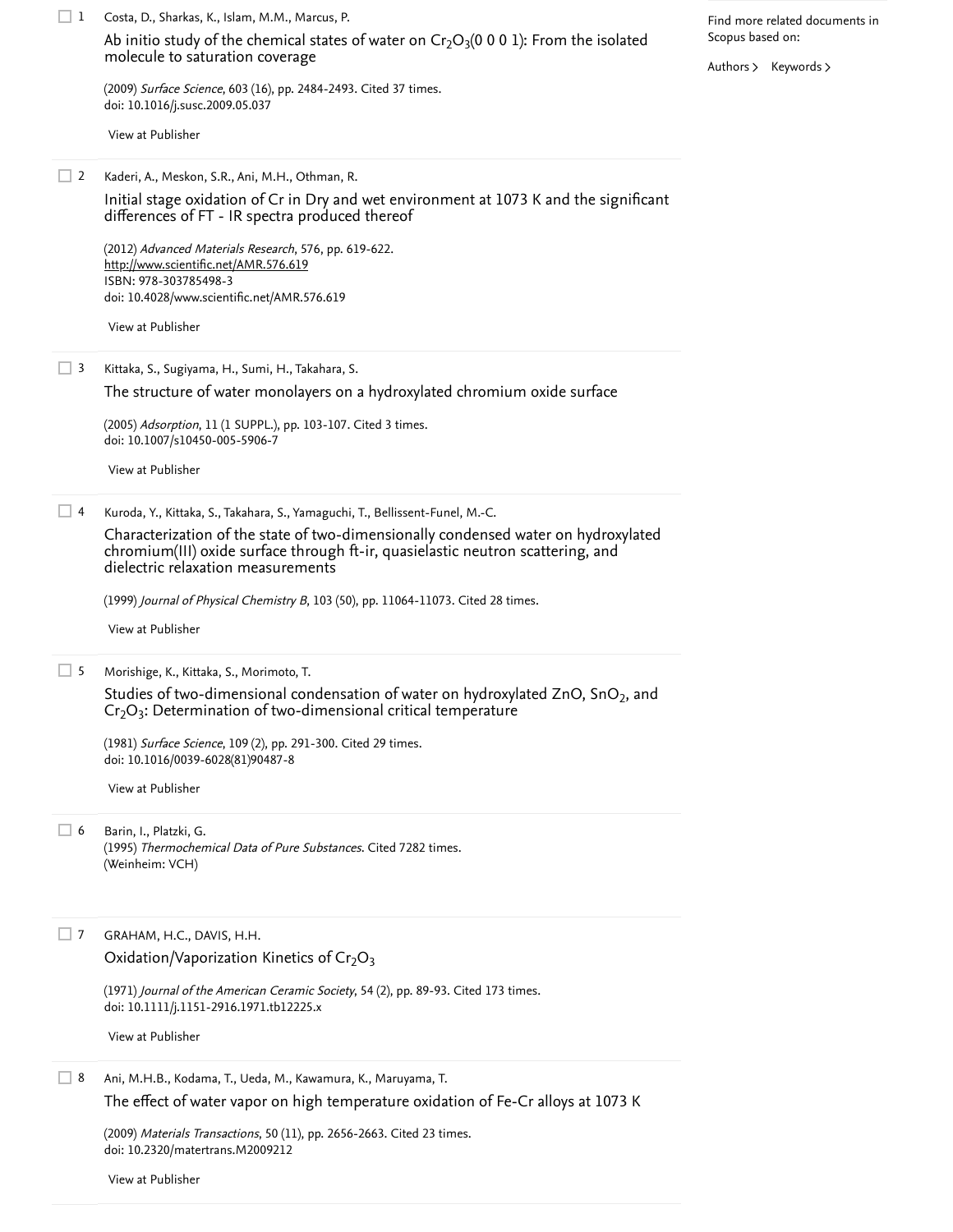| 9  | Setiawan, A.R., Hanafi Bin Ani, M., Ueda, M., Kawamura, K., Maruyama, T.                                                |
|----|-------------------------------------------------------------------------------------------------------------------------|
|    | Oxygen permeability through internal oxidation zone in Fe-Cr alloys under dry and<br>humid conditions at 973 and 1073 K |
|    | (2010) ISIJ International, 50 (2), pp. 259-263. Cited 12 times.<br>doi: 10.2355/isijinternational.50.259                |
|    | View at Publisher                                                                                                       |
| 10 | Holcomb, G.R.                                                                                                           |
|    | Calculation of reactive-evaporation rates of chromia                                                                    |
|    | (2008) Oxidation of Metals, 69 (3-4), pp. 163-180. Cited 35 times.<br>doi: 10.1007/s11085-008-9091-4                    |
|    | View at Publisher                                                                                                       |
| 11 | Yamauchi, A., Kurokawa, K., Takahashiti, H.                                                                             |
|    | Evaporation of $Cr_2O_3$ in atmospheres containing $H_2O$                                                               |
|    | (2003) Oxidation of Metals, 59 (5-6), pp. 517-527. Cited 47 times.<br>doi: 10.1023/A:1023671206976                      |
|    | View at Publisher                                                                                                       |
| 12 | Hammer, J.E., Laney, S.J., Jackson, R.W., Coyne, K., Pettit, F.S., Meier, G.H.                                          |
|    | The oxidation of ferritic stainless steels in simulated solid-oxide fuel-cell atmospheres                               |
|    | (2007) Oxidation of Metals, 67 (1-2), pp. 1-38. Cited 83 times.<br>doi: 10.1007/s11085-006-9041-y                       |
|    | View at Publisher                                                                                                       |
| 13 | Asteman, H., Segerdahl, K., Svensson, J.-E., Johansson, L.-G.                                                           |
|    | The influence of water vapor on the corrosion of chromia-forming steels                                                 |
|    | (2001) Materials Science Forum, 369-372 (I), pp. 277-286. Cited 51 times.                                               |
|    | View at Publisher                                                                                                       |
| 14 | Michalik, M., Tobing, S.L., Hänsel, M., Shemet, V., Quadakkers, W.J., Young, D.J.                                       |
|    | Effects of water vapour on the high temperature nitridation of chromium                                                 |
|    | (2014) Materials and Corrosion, 65 (3), pp. 260-266. Cited 10 times.<br>doi: 10.1002/maco.201307160                     |
|    | View at Publisher                                                                                                       |
| 15 | Fry, A., Osgerby, S., Wright, M.<br>(2002) NPL Rep. MATC, 90, pp. 1-39. Cited 2 times.                                  |
| 16 | Hickman, J.W., Gulbransen, E.A.<br>(1947) Trans. Am. Inst. Min. Met. Engrs., 171, p. 371. Cited 3 times.                |
| 17 | Young, D.J., Pint, B.A.                                                                                                 |
|    | Chromium volatilization rates from $Cr_2O_3$ scales into flowing gases containing water                                 |
|    | vapor                                                                                                                   |
|    | (2006) Oxidation of Metals, 66 (3-4), pp. 137-153. Cited 139 times.<br>doi: 10.1007/s11085-006-9030-1                   |
|    | View at Publisher                                                                                                       |